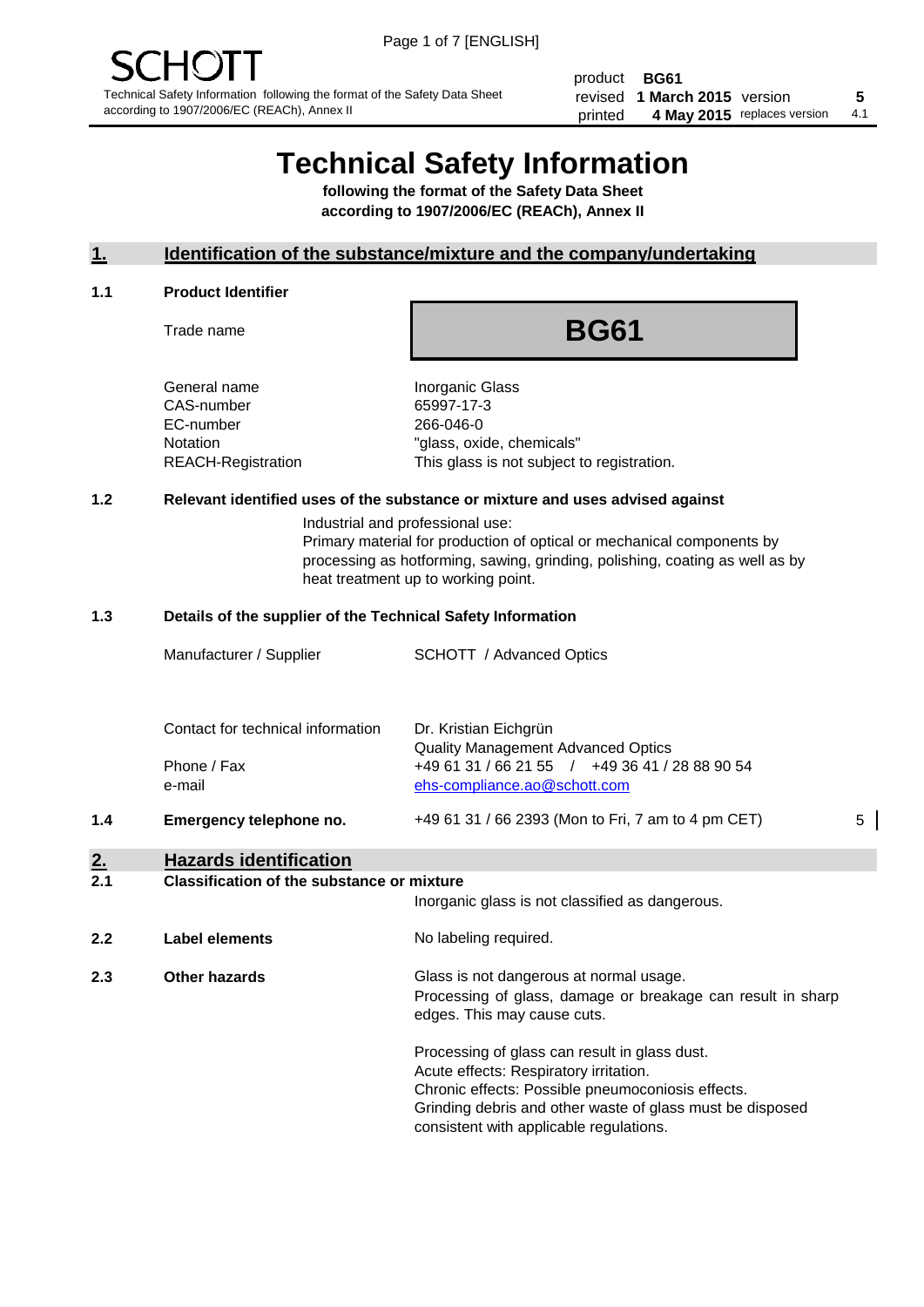#### **3. Composition/information on ingredients**

#### **3.1 Substances**

As the substance glass is not included in the candidate list of substances of very high concern, currently there are no information duties according to article 33 of REACH. However for the production of glass we may use substances, which are on the candidate list and had been included in Annex XIV of the REACH regulation or could be included in future . These powdery substances are not present as such in the final glass; they are fully integrated into the glass matrix through the melting process. Thus they loose their original characteristics. The main components are listed as additional information in chapter 16. For more information please refer to ehs-compliance.ao@schott.com.

#### **3.2 Mixtures**

Glass is classified as substance acc. to regulation (EC) No 987/2008 (amending of Reach-Reg.).

#### **4. First aid measures**

#### **4.1 Description of first aid measures**

| <b>General information</b> | Glass is no hazardous substance. The following information<br>refer to glass dust and glass splinter which may result from<br>processing or breakage. |
|----------------------------|-------------------------------------------------------------------------------------------------------------------------------------------------------|
| <b>After inhalation</b>    | Supply fresh air; consult doctor in case of complaints                                                                                                |
| After skin contact         | Normally not dangerous.                                                                                                                               |
|                            | Consult doctor in case of complaints.                                                                                                                 |
| After eye contact          | Rinse under running water.                                                                                                                            |
|                            | Consult doctor in case of complaints.                                                                                                                 |
| <b>After swallowing</b>    | Consult doctor                                                                                                                                        |

#### **4.2 Most important symptoms and effects, both acute and delayed**

none known

**4.3 Indication of immediate medical attention and special treatment needed** 

|     |                                                                     | none                           |
|-----|---------------------------------------------------------------------|--------------------------------|
| 5.  | <b>Fire fighting measures</b>                                       |                                |
| 5.1 | <b>Extinguishing media</b>                                          | no requirements                |
| 5.2 | Special hazards arising from the substance or mixture               | none. Glass is noncombustible. |
| 5.3 | <b>Advice for firefighters</b>                                      | none                           |
| 6.  | <b>Accidental release measures</b>                                  |                                |
| 6.1 | Personal precautions, protective equipment and emergency procedures |                                |
|     |                                                                     | none                           |
| 6.2 | <b>Environmental Precautions</b>                                    | none                           |
| 6.3 | Methods and material for containment and cleaning up                | none                           |
| 6.4 | Reference to other sections                                         | none                           |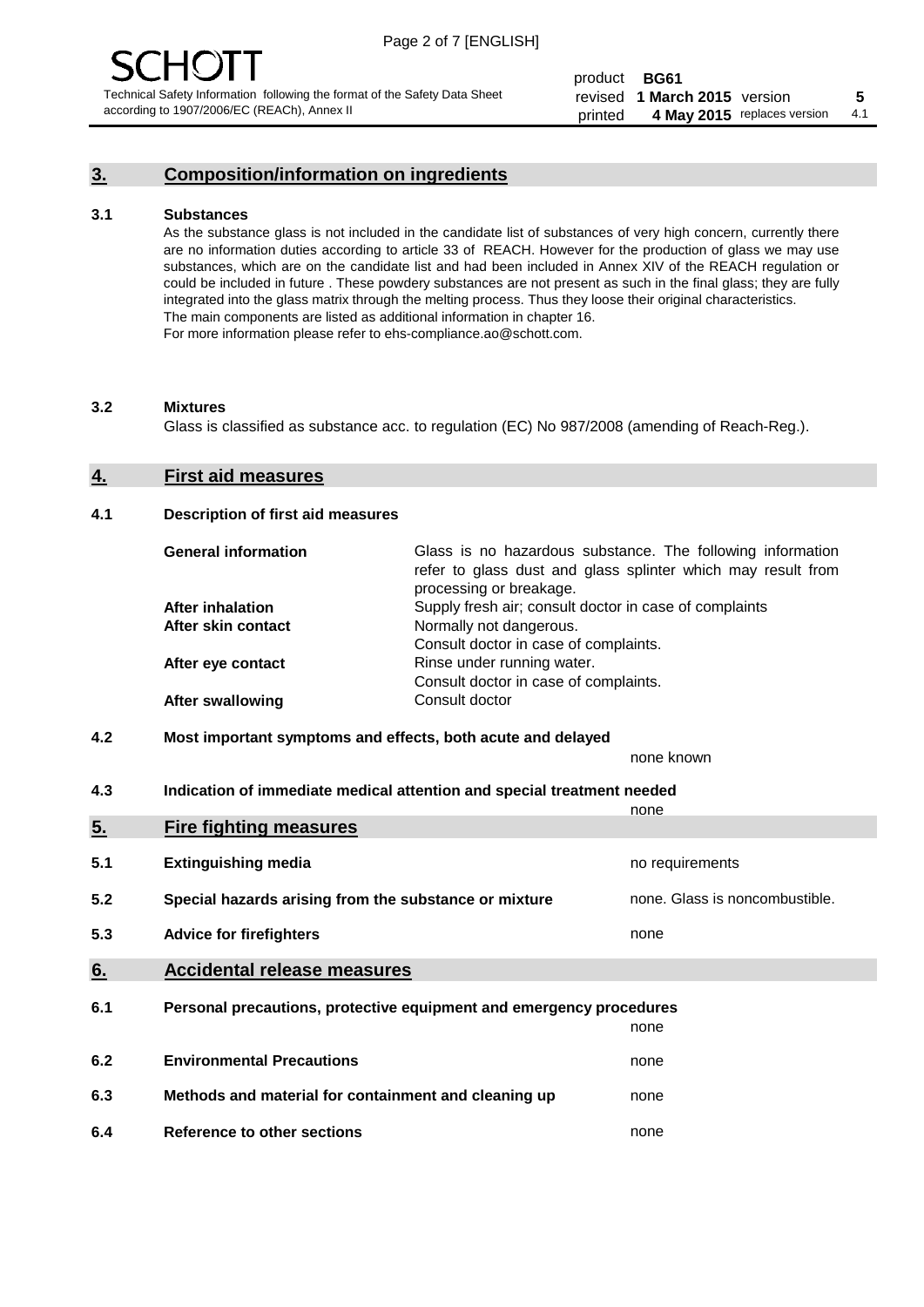

product **BG61** revised **5 1 March 2015** version printed 4 May 2015 replaces version 4.1

| <u>7.</u><br>7.1 | <b>Handling and storage</b>                                                                                                                                                                                                                                                                                                                                                                                                    |                                                                                                                                                                                                                                                                                                                                        |
|------------------|--------------------------------------------------------------------------------------------------------------------------------------------------------------------------------------------------------------------------------------------------------------------------------------------------------------------------------------------------------------------------------------------------------------------------------|----------------------------------------------------------------------------------------------------------------------------------------------------------------------------------------------------------------------------------------------------------------------------------------------------------------------------------------|
|                  | <b>Precautions for safe handling</b>                                                                                                                                                                                                                                                                                                                                                                                           | Avoid breakage because of injury risk by sharp edges.                                                                                                                                                                                                                                                                                  |
| 7.2              | Conditions for safe storage, including any incompatibilities                                                                                                                                                                                                                                                                                                                                                                   | Store in dry environment. Avoid excessive humidity.                                                                                                                                                                                                                                                                                    |
| 7.3              | Specific end use(s)                                                                                                                                                                                                                                                                                                                                                                                                            | see section 1.2                                                                                                                                                                                                                                                                                                                        |
| <u>8.</u>        | <b>Exposure controls / personal protection</b>                                                                                                                                                                                                                                                                                                                                                                                 |                                                                                                                                                                                                                                                                                                                                        |
| 8.1              | <b>Control parameters</b><br>Regulation<br>Value<br>0,3 mg / $m3$<br>peak limit<br>no information<br>teratogenic                                                                                                                                                                                                                                                                                                               | In case of dust formation, declaration for FUSED SILICA, CAS-No: 60676-86-0<br>TRGS 900 - GERMAN OCCUPATIONAL EXPOSURE LIMIT VALUES (01/2006)<br>(EXPOSURE LIMIT VALUE) with reference to the respirable fraction.<br>There is no reason to fear a risk of damage to the developing embryo<br>or foetus when limit value is adhered to |
| 8.2              | <b>Exposure controls</b><br>Technical measures and appropriate work processes have higher priority than personal<br>protective equipment. Provide adequate ventilation by local exhaust ventilation or ventilation<br>in general.<br>Adequate assessment tools for verification of effectivity of the protective measures includes<br>methods of measurements as described in "Technischen Regeln for Gefahrstoffe (TRGS) 402. |                                                                                                                                                                                                                                                                                                                                        |
|                  | <b>Respiratory Protection</b>                                                                                                                                                                                                                                                                                                                                                                                                  | Technical<br>measure: wet grinding/processing, avoid dust<br>formation.<br>If glass dust or particulates are above the national exposure<br>limits use a national approved respirator for dust and fibers.                                                                                                                             |
|                  | <b>Hand Protection</b>                                                                                                                                                                                                                                                                                                                                                                                                         | Use protective gloves and safety wristbands for protection<br>against cut injuries.                                                                                                                                                                                                                                                    |
|                  | Eye Protection                                                                                                                                                                                                                                                                                                                                                                                                                 | Use industrial safety glasses that meet national standards.                                                                                                                                                                                                                                                                            |
|                  | <b>Personnel Protection</b>                                                                                                                                                                                                                                                                                                                                                                                                    | Use safety skirting for protection from sharp edges.<br>Wear safety shoes.                                                                                                                                                                                                                                                             |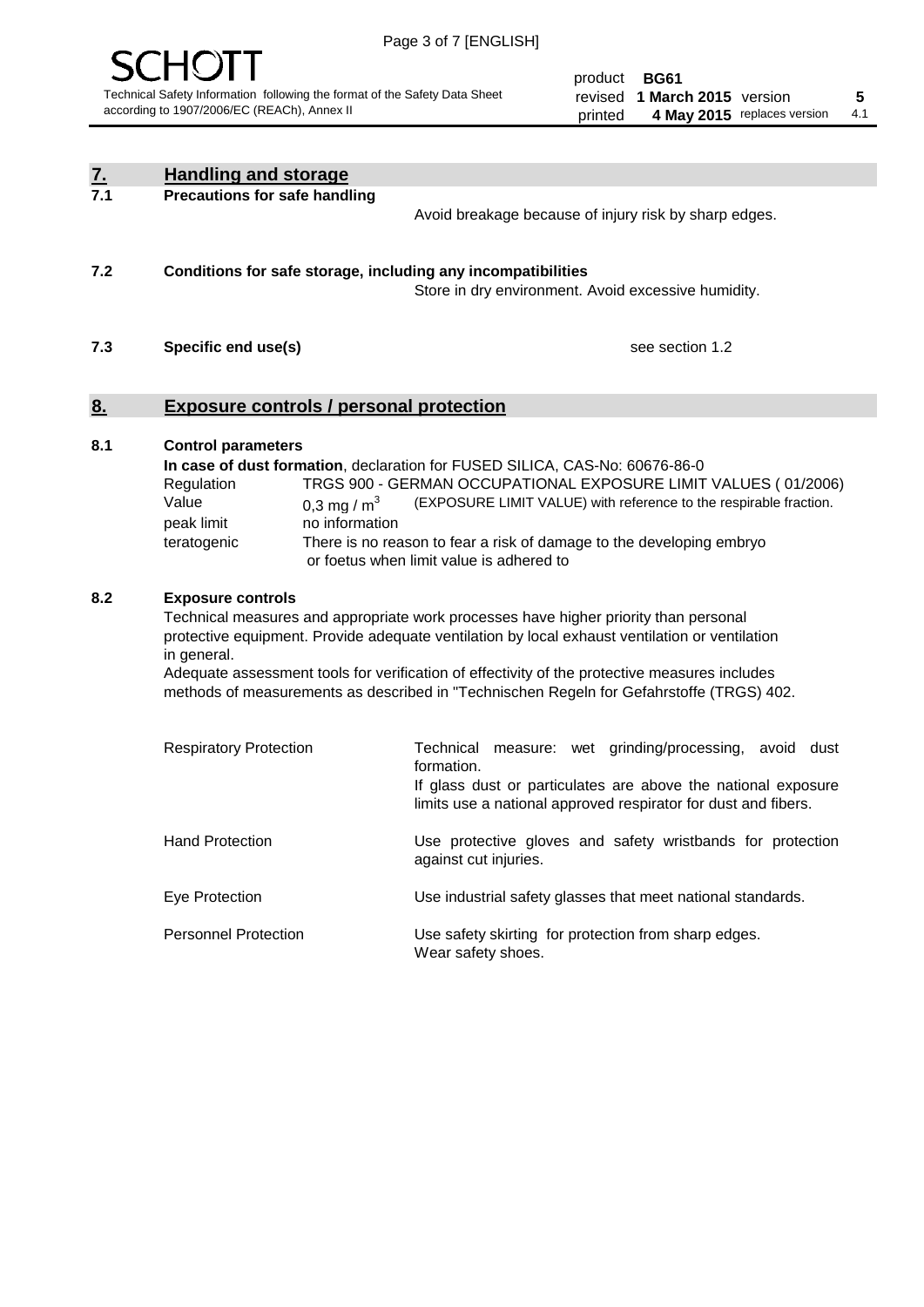#### **9. Physical and chemical properties**

#### **9.1 Information on basic physical and chemical properties**

|     | Appearance                            |                                                    |
|-----|---------------------------------------|----------------------------------------------------|
|     | <b>Physical state</b>                 | solid                                              |
|     | <b>Colour</b>                         | transparent or coloured                            |
|     | <b>Odour</b>                          | odourless                                          |
|     | pH-value                              | not applicable                                     |
|     | <b>Boilling point/boilling range</b>  | not applicable                                     |
|     | Melting point/melting range           | 407 °C                                             |
|     |                                       | Transformation temperature according to ISO 7884-8 |
|     | <b>Flashpoint</b>                     | not combustible                                    |
|     | <b>Combustibility</b>                 | not combustible                                    |
|     | Ignition temperature                  | none                                               |
|     | <b>Auto flammability</b>              | none                                               |
|     | Danger of explosion                   | none                                               |
|     | <b>Explosive limits upper / lower</b> | none                                               |
|     | <b>Oxidizing characteristics</b>      | none                                               |
|     | Vapour pressure                       | not applicable                                     |
|     | Density (20 °C)                       | $2,81$ g/ccm                                       |
|     | <b>Water solubility</b>               | not applicable                                     |
|     | <b>Fat solubility</b>                 | not applicable                                     |
|     | n-octanol-water partition coefficient | not applicable                                     |
|     | <b>Other information</b>              | none                                               |
| 9.2 | <b>Other information</b>              | none                                               |

#### **10. Stability and Reactivity**

#### **10.1 Reactivity**

Glass is a stable material. Glass is inert to many chemicals, but may react to hot, strong alkaline solutions and with hydrofluoric, fluorosilicic and phosphoric acids. When heated to temperatures above the melting point, metal oxide fumes may be emitted.

Glass is an amorphous, inorganic, usually transparent or translucent substance consisting of a mixture of silicates or sometimes borates or phosphates as glass formers. With additions of modifiers a melt is produced at high temperatures, that cools to a solid state without crystallization.

#### **10.2 Chemical stability**

Glass is stable at normal environmental conditions.

**10.3 Possibility of hazardous reactions** 

No hazardous reactions at intended use.

| 10.4 | <b>Conditions to avoid</b>              | see section 10.1 |
|------|-----------------------------------------|------------------|
| 10.5 | Incompatible materials                  | see section 10.1 |
| 10.6 | <b>Hazardous decomposition products</b> | see section 10.1 |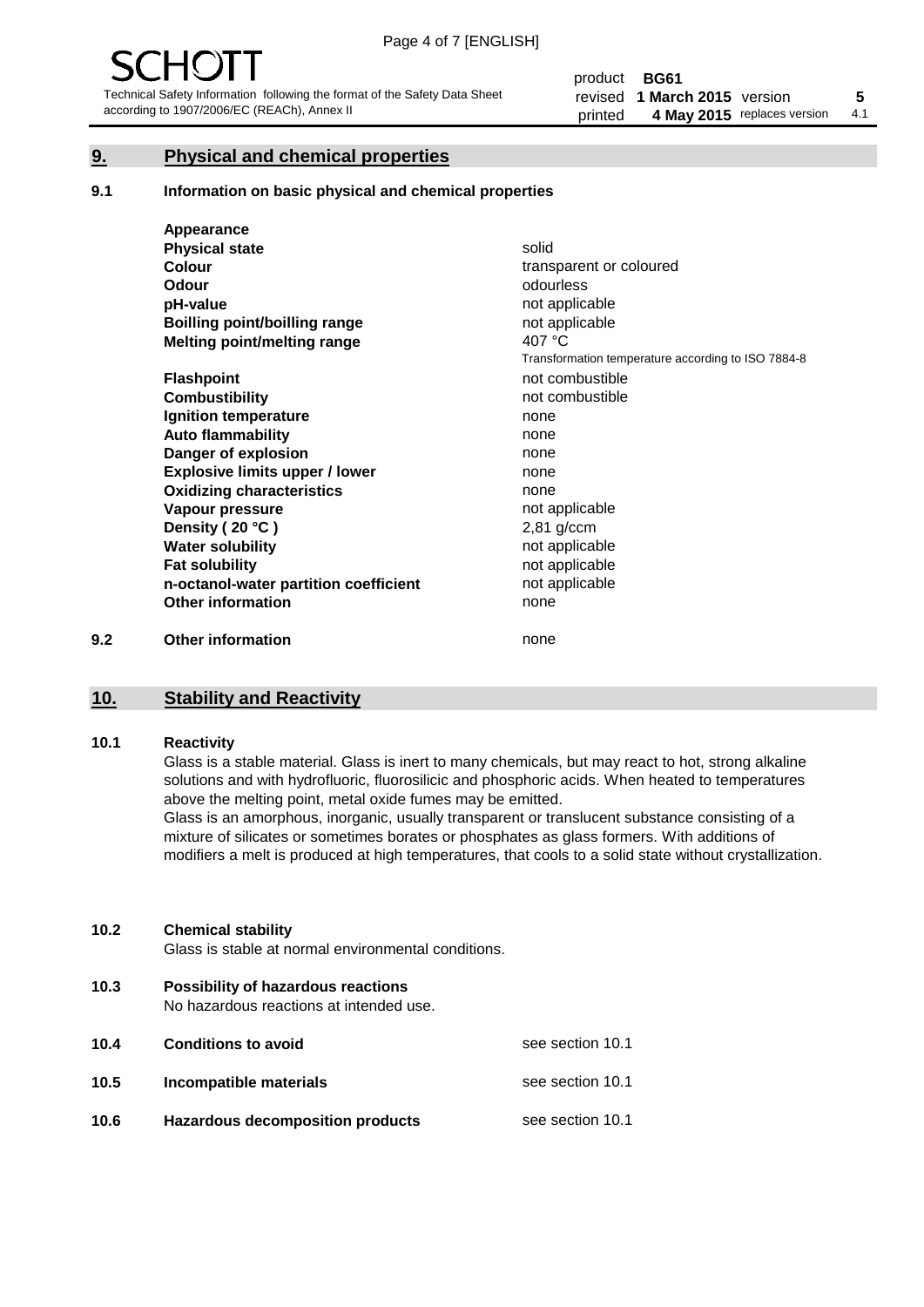

#### **11. Toxicological information**

**11.1 Information on toxicological effects** Toxicological data are not available.

### **12. Ecological information**

- **12.1 Toxicity**
- **12.2 Persistence and degradability**
- **12.3 Bioaccumulative potential**
- **12.4 Mobility in soil**
- **12.5 Results of PBT and vPvB assessment**
- **12.6 Other adverse effects**

#### **13. Disposal considerations**

**13.1 Waste treatment methods**

Disposal according to local regulations

unknown unknown unknown unknown

unknown unknown

| <u>14.</u> | <b>Transport information</b>                                            |                     |
|------------|-------------------------------------------------------------------------|---------------------|
| 14.1       | <b>UN Number</b>                                                        | no requirements     |
| 14.2       | <b>UN Proper Shipping Name</b>                                          | no requirements     |
| 14.3       | <b>Transport hazard class(es)</b>                                       | no requirements     |
| 14.4       | Packing group                                                           | no requirements     |
| 14.5       | <b>Environmental hazards</b>                                            | no requirements     |
| 14.6       | Special precautions for user                                            | see sections 6 to 8 |
| 14.7       | Transport in bulk according to Annex II of MARPOL73/78 and the IBC Code |                     |
|            |                                                                         | no requirements     |

#### **15. Regulatory information**

#### **15.1 Safety, health and environmental regulations/legislation specific for the substance or mixture**

**REACH** Under REACH glass is classified as a "Substance". According to Appendix V Number 11 of the REACh regulation glass is exempted from registration if specified conditions are met. SCHOTT AG, Advanced Optics has examined this conditions for its products. This glass is not subject to registration.

**RoHS** This glass does not contain - according to our knowledge - materials in concentrations, whose placing on the market is forbidden in accordance to the current requirements of the European Directive 2011/65/EU.

#### **United Nations Globally Harmonized System (UN-GHS) related to safety information.**

This information considers also the requirements of the UN-GHS related to safety information.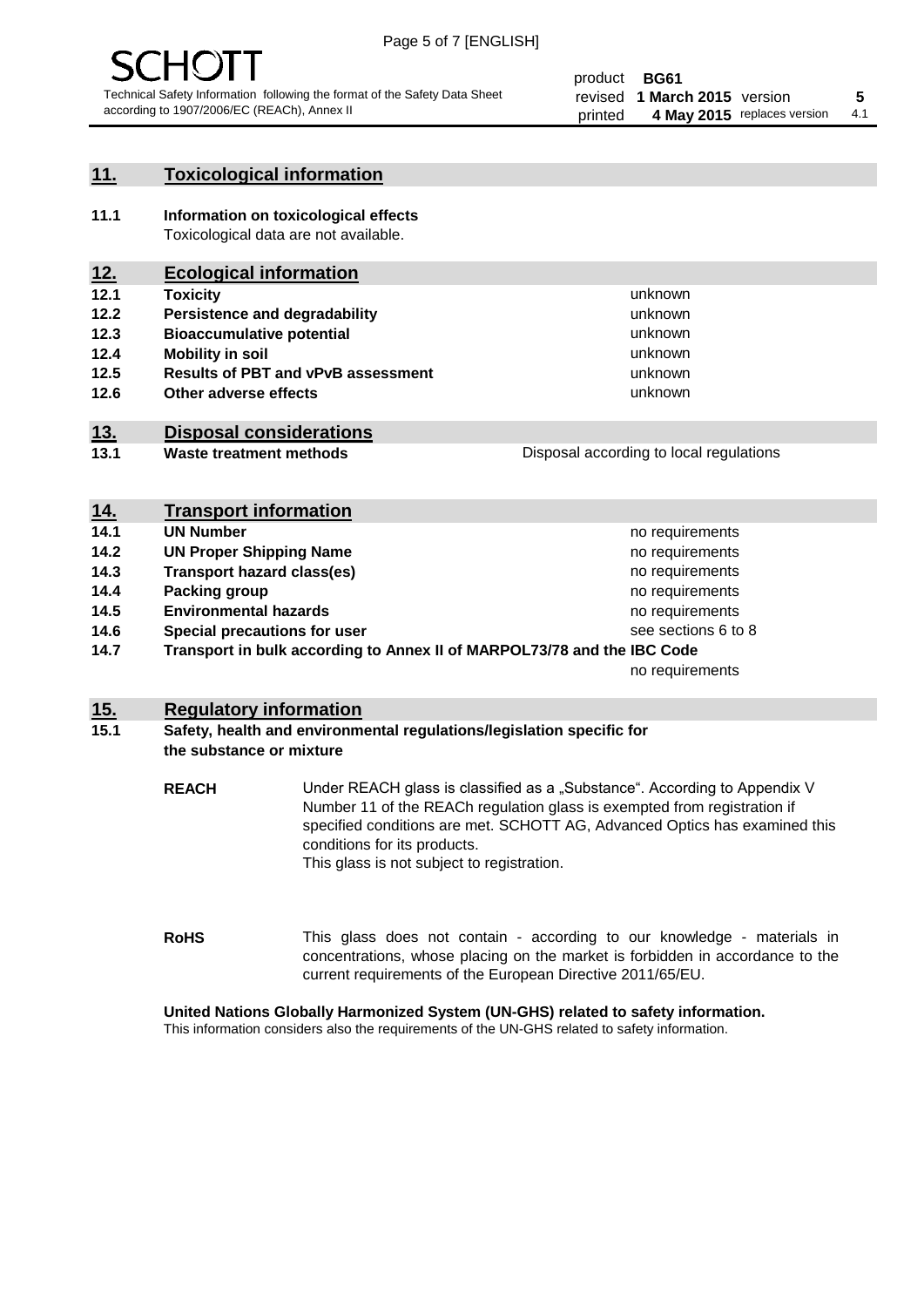# - JF

Technical Safety Information following the format of the Safety Data Sheet according to 1907/2006/EC (REACh), Annex II

#### product **BG61** revised **5 1 March 2015** version printed 4 May 2015 replaces version 4.1

#### **15.2 Chemical Safety Assessment**

A Chemical Safety Assessment has not been carried out.

#### **16. Other information**

#### **16.1 Composition of mixture according to raw materials, based on the oxides.**

| chemical          |               | proportion    | <b>SVHC (REACH)</b> | Reg.  | <b>OSHA</b>                                 | <b>ACGIH</b>                                | Carc. |
|-------------------|---------------|---------------|---------------------|-------|---------------------------------------------|---------------------------------------------|-------|
| name              | <b>CAS-No</b> | of weigth (%) | (Y/N)               | (Y/N) | <b>PEL</b>                                  | <b>TLV</b>                                  | (Y/N) |
| Aluminum Oxide    | 1344-28-1     | $1 - 10$      | No                  | Yes   | $15 \text{ mg/m}^3$                         | $10 \text{ ma/m}^3$                         | No    |
| Barium Oxide      | 1304-28-5     | $1 - 10$      | No                  | Yes   |                                             | $0.5 \text{ mg/m}^3$ 0.05 mg/m <sup>3</sup> | No    |
| Calcium Oxide     | 1305-78-8     | $10 - 20$     | No                  | Yes   | $5 \text{ mg/m}^3$                          | $2 \text{ ma/m}^3$                          | No    |
| Copper Oxide      | 1317-38-0     | $1 - 10$      | No                  | Yes   | 1 mg/m $3$                                  | 1 mg/m $3$                                  | No    |
| Fluorine          | 68188-85-2    | $1 - 10$      | No                  | Yes   | 2.5 mg/m <sup>3</sup> 2.5 mg/m <sup>3</sup> |                                             | No    |
| Potassium Oxide   | 12136-45-7    | $1 - 10$      | No                  | No    | N/A                                         | N/A                                         | No    |
| Magnesium Oxide   | 1309-48-4     | $1 - 10$      | No                  | Yes   | $10 \text{ mg/m}^3$                         | $10 \text{ mg/m}^3$                         | No    |
| Sodium Oxide      | 1313-59-3     | $1 - 10$      | No                  | No    | N/A                                         | N/A                                         | No    |
| Phosphorous Oxide | 1314-56-3     | $50 - 60$     | No                  | No    | N/A                                         | N/A                                         | No    |

**The classification and limiting values are valid for the raw materials, see section 3. Glass is not a substance of very high concern (SVHC).**

#### **Explanations to the data in the table**

| SVHC(REACH)        | The raw material is listed in the candidate list of the substances of very high<br>concern                                                                 |
|--------------------|------------------------------------------------------------------------------------------------------------------------------------------------------------|
| Reg.               | Regulated chemical substance per list OSHA Regulations (Standards - 29 CFR)<br>Subpart 1910.1000 Tables Z1 to Z3 Limits for Air Contaminants               |
| OSHA / PEL         | Permissible exposure limit – for chemical materials, issued by the OSHA                                                                                    |
| <b>ACGIH / TLV</b> | Threshold limit value - chemical substances classification by the ACGIH                                                                                    |
| <b>OSHA</b>        | Occupational Safety and Health Administration, an organization of the US.<br>Department of Labor (www.osha.gov).                                           |
| ACGIH              | American Conference of Governmental Industrial Hygienists (ACGIH), an<br>member-based organization that advances occupational and environmental<br>health. |
| Carc.              | Chemical substance classified as carcinogen                                                                                                                |